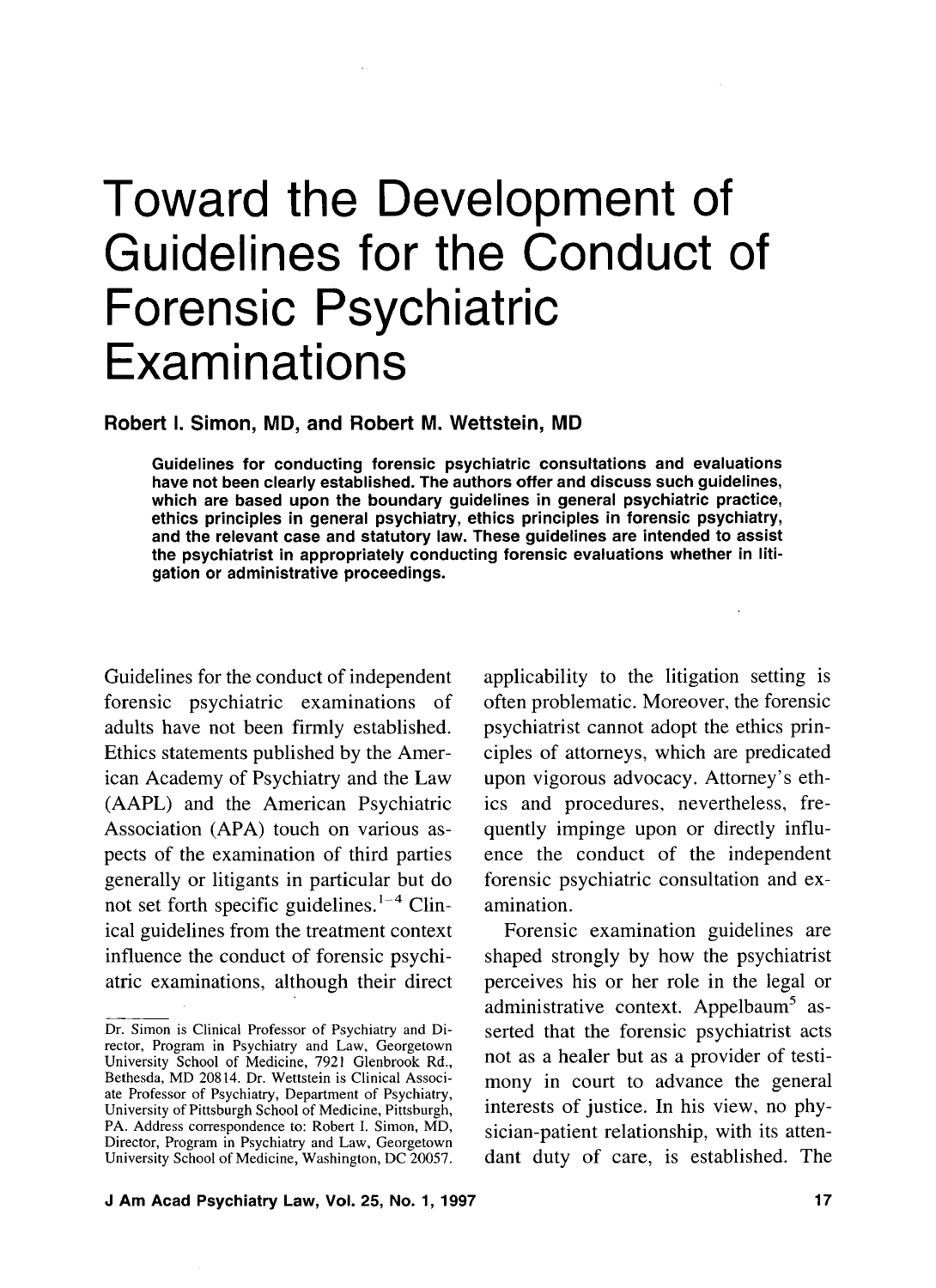| Guidelines                                                                    | Sources <sup>a</sup> |
|-------------------------------------------------------------------------------|----------------------|
| Maintain examiner objectivity and neutrality                                  | 1,2                  |
| Respect examinee autonomy                                                     | 1,2                  |
| Protect confidentiality                                                       | 1,2,3                |
| Obtain informed consent                                                       | 2,3                  |
| Interact verbally                                                             | 1,2                  |
| Ensure no previous, current or future personal relationship with the examinee | 1,2                  |
| Avoid sexual contact                                                          | 1,2,3                |
| Preserve relative anonymity                                                   |                      |
| Establish a clear fee policy                                                  | 1,2                  |
| Provide a suitable examination setting                                        |                      |
| Define time and length of examination                                         |                      |

**Table 1 Sources of Guidelines in Forensic Psychiatric Examinations** 

 $a_1$  = Clinical practice; 2 = ethics principles (general psychiatry, forensic psychiatry); 3 = case law, statute, or both.

medical ethics principles of beneficence and nonmaleficence take a secondary place in forensic consultations and evaluations, even if, for example, the evaluator recommends treatment and avoids gratuitous harm by maintaining the confidentiality of embarrassing or irrelevant information. Weinstock and colleagues,<sup>6</sup> on the other hand, contend that Hippocratic medical values should be retained in forensic evaluations, even though the forensic psychiatrist's primary obligations are to truth and justice. Weinstock *et*  al. state that "... forensic psychiatrists still introduce themselves as physicians with the title 'doctor,' despite any subsequent disclaimers about their current role." Stone<sup>7, 8</sup> finds Appelbaum's standard of truth and justice more an appealing abstraction than a useful guide to ethical conduct in the forensic setting. Stone believes that ethical behaviors derived from the principles of serving truth and justice do not effectively deal with forensic psychiatry's ethical dilemma, raised by the seductive power of the forensic

psychiatrist to induce inappropriate trust in an evaluee. In giving the needs of social justice primacy over helping patients and doing no harm, Stone has argued that forensic psychiatrists lose their ethical compass.

In this article, guidelines are proposed that maintain the integrity of the forensic psychiatric consultation and examination. These guidelines are based upon clinical practice, ethics principles in general psychiatry, ethics principles in forensic psychiatry, and the relevant case and statutory law<sup>9-11</sup> (see Table 1). The guidelines proposed for forensic psychiatric consultation and examination are based on the fundamental premise that the forensic psychiatrist provides clinical knowledge and expertise in the context of litigation, with honesty and striving for objectivity, not acting as a therapist allied with a patient. The forensic psychiatric consultation and/or examination is the basic method for developing medical and psychological data that ultimately serves some legal or administrative purpose.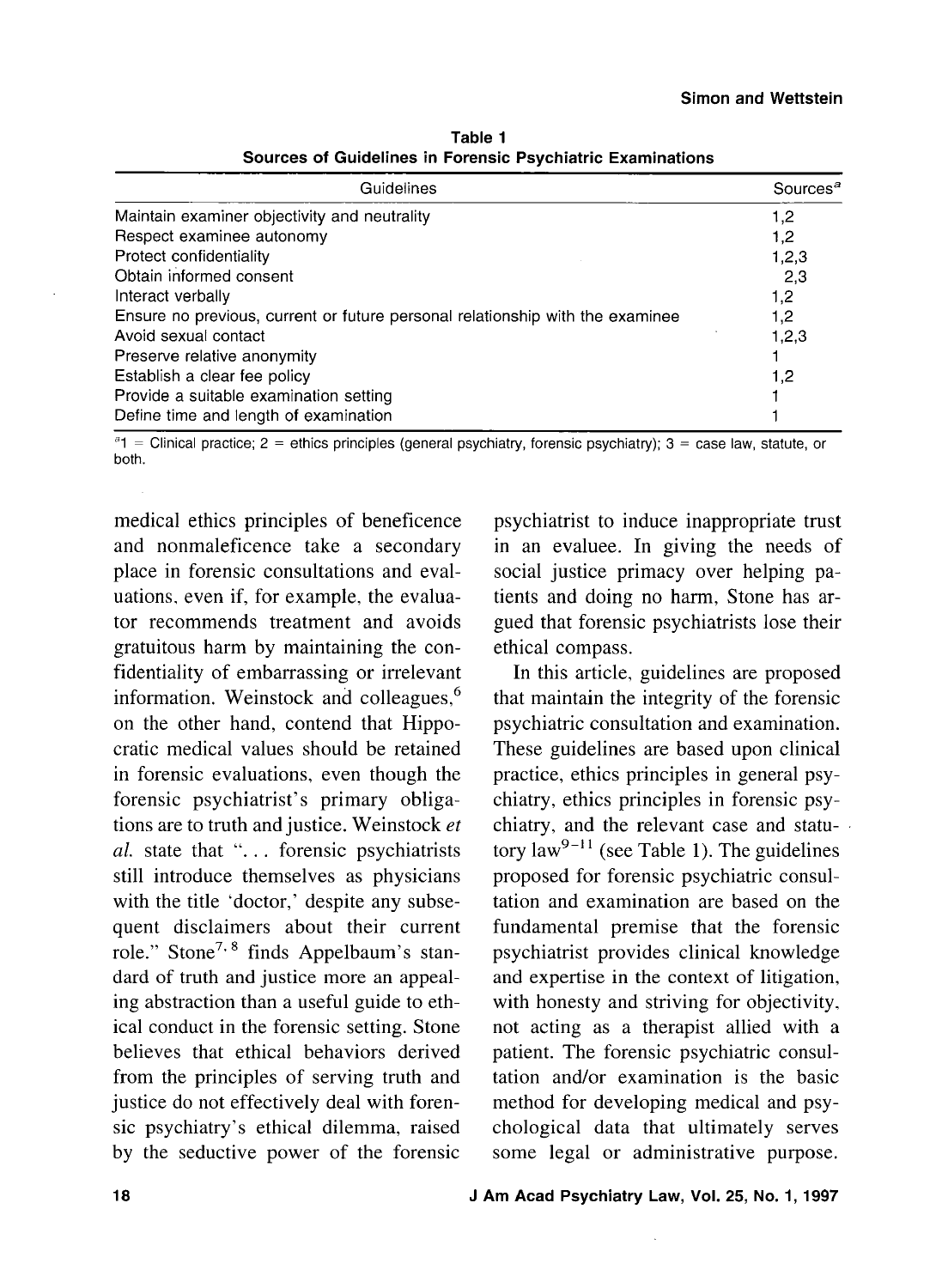Nevertheless, the forensic examination requires many of the same psychiatric skills and the expertise utilized in the clinical setting. Examination guidelines, however, are susceptible to being bent and breached by the pressures of litigation. By adhering to medical ethics principles to the extent possible in the litigation context, forensic psychiatrists are less likely to lose their professional bearings and wander into the thicket of legal advocacy.

Finally, the article focuses on the forensic evaluation, especially the interview. It does not address the many other ethical and legal issues in forensic psychiatry such as forensic judgment and decision making, standards of mental health evidence, and court testimony, which have been discussed widely elsewhere. $12-14$  Reference is made to the evaluation of litigants at the request of attorneys, but it should be understood that the forensic psychiatrist's client may be not only an attorney but an agency, business, or court. Unless otherwise specified, the use of the term client refers to the party retaining the psychiatrist.

# **Discussion of Proposed Guidelines**

*Maintain Examiner Objectivity and Neutrality* The Ethics Guidelines of the American Academy of Psychiatry and the Law require honesty and the striving for objectivity (Section IV).' The forensic psychiatrist should endeavor to be aware of his or her personal biases while, at the same time, making the appropriate correction for these biases. He or she must

not attempt to influence the examinee, use coercive interviewing techniques, or manipulate the examinee by creating the illusion of a treatment relationship.15 The forensic psychiatrist may not disregard data or fail to probe for data in the evaluation that may be adverse to the client who retained him or her.<sup>3, 16</sup> The forensic psychiatrist's role is to conduct an independent, objective consultation and examination. without regard for the import of the examination findings upon the outcome of any litigation or administrative action. He or she adopts the same demeanor and attitude whether examining the litigant for the retaining client or for the opposing side.

Psychiatrists who venture into the forensic arena need to be aware of the fundamentally different roles that exist between a treating psychiatrist and the forensic evaluator.I7 Simultaneous or sequential treatment and evaluation roles by the same psychiatrist typically result in irreconcilable conflict, jeopardizing both the patient's treatment and the evaluation for litigation (see, e.g., AAPL Ethics Guidelines, Section IV).<sup>1, 18-20</sup>

Unlike the orthopedic surgeon who presents objective information such as the x-ray of a broken limb to demonstrate orthopedic damages in court, the treating psychiatrist must rely heavily upon the subjective reporting of the patient. In the clinical context, psychiatrists are interested primarily in the patient's perception of difficulties, not necessarily in objective reality. As a consequence, most treating psychiatrists do not routinely interview third parties to gain information about patients or corroborate their statements.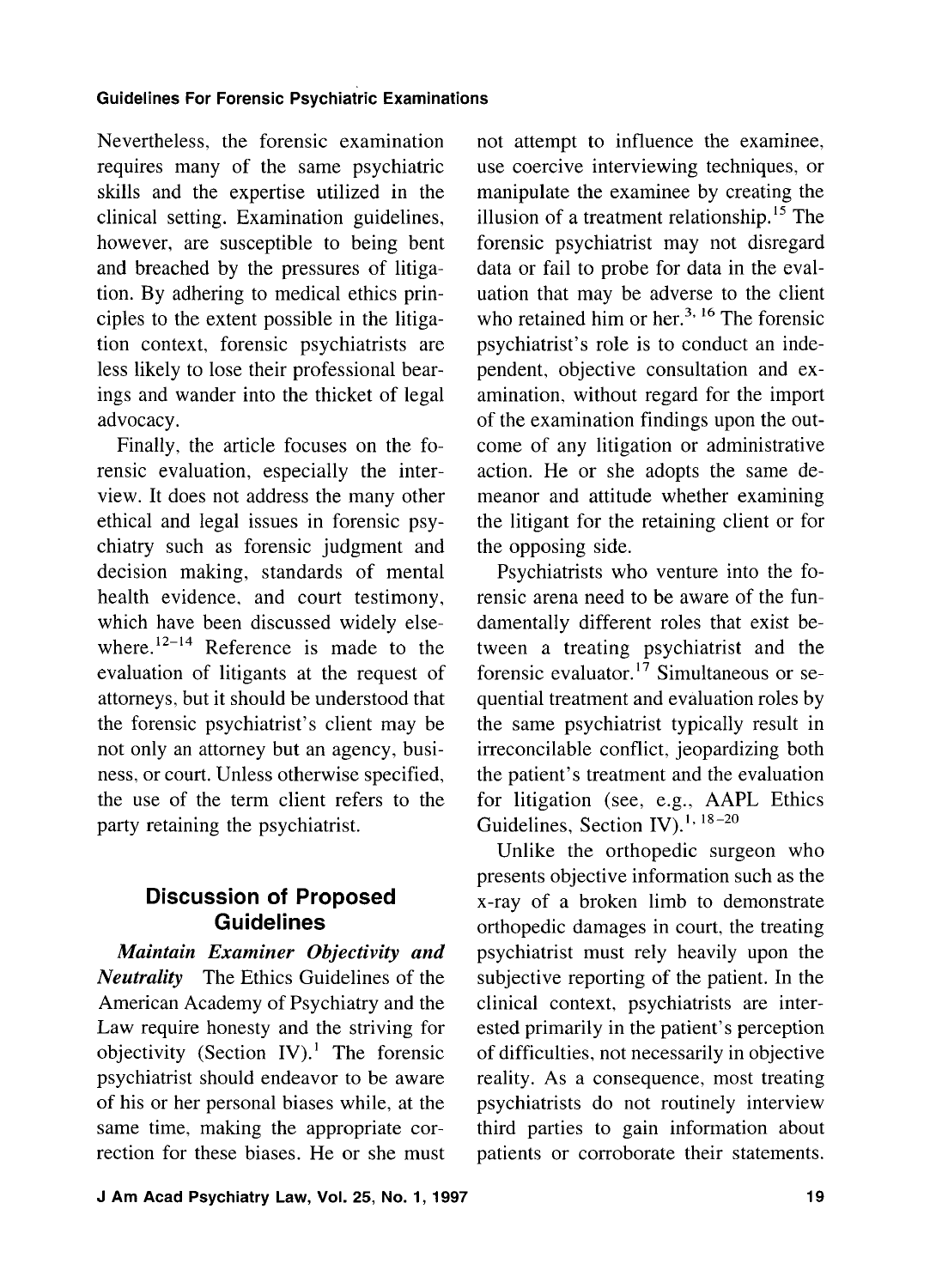The law, however, is interested only in what can be established reasonably as fact. Uncorroborated, subjective patient data are frequently attacked in court as being speculative, self-serving, and unreliable. The treating psychiatrist usually is not well equipped to counter these charges, because she or he is an ally of the patient, with attendant biases. Opposing counsel may attempt to portray the treating psychiatrist as a subjective mouthpiece for the plaintiff, which may or may not be correct.

Court testimony by the treating psychiatrist about the patient's legal or forensic issues, as opposed to the psychiatrist testifying as a fact witness (e.g., the patient's symptoms. signs, diagnosis, prognosis) is likely to jeopardize the therapeutic relationship. Such testimony may involve the release of formerly confidential information that is not legally privileged, but nonetheless is perceived by the patient as private and confidential. This disclosure by the formerly trusted therapist is likely to cause psychological damage to the therapeutic relationship.<sup>21</sup> In addition, treating psychiatrists must be careful to inform patients about the consequences of releasing treatment information, particularly in legal matters. Section 4, Annotation 2, of *The Principles* of *Medical Ethics with Annotations Especially Applicable to Psychiatry* states:

The continuing duty of the psychiatrist to protect the patient includes fully apprising him/her of the connotations of waiving the privilege of privacy. This may become an issue when the patient is being investigated by a government agency, is applying for a position, or is involved in legal action.<sup>2</sup>

Finally, when the treating psychiatrist testifies concerning the need for further treatment, a conflict of interest is readily apparent. In making such treatment prognostications, the therapist stands to benefit economically from further treatment. Although this may not be the intention of the psychiatrist whatsoever, opposing counsel is sure to point out that the psychiatrist has a financial interest in the case.

The forensic expert, on the other hand, is usually free of these encumbrances. No physician-patient treatment relationship, with its treatment biases toward the patient, is created during forensic evaluation. The evaluator can review a variety of records and interview those who know the litigant. Furthermore, the forensic evaluator is not as easily distracted from considering distortion or malingering, because of a clear appreciation of the litigation context and the absence of treatment bias. Finally, the forensic evaluator is not placed in a conflict of interest position of recommending treatment from which the treating psychiatrist would necessarily personally benefit. On the other hand, the forensic evaluator could be considered a "hired gun" if she or he abandons the ethics principle of honesty and striving for objectivity. The forensic psychiatrist must be careful not to cross the line between evaluator and treater by giving advice, making interpretations, and prescribing treatments for the evaluee. Discussions in the forensic report concerning treatments that the evaluee has received or other treatments that might prove efficacious are perfectly appropriate. The examinee, however. should not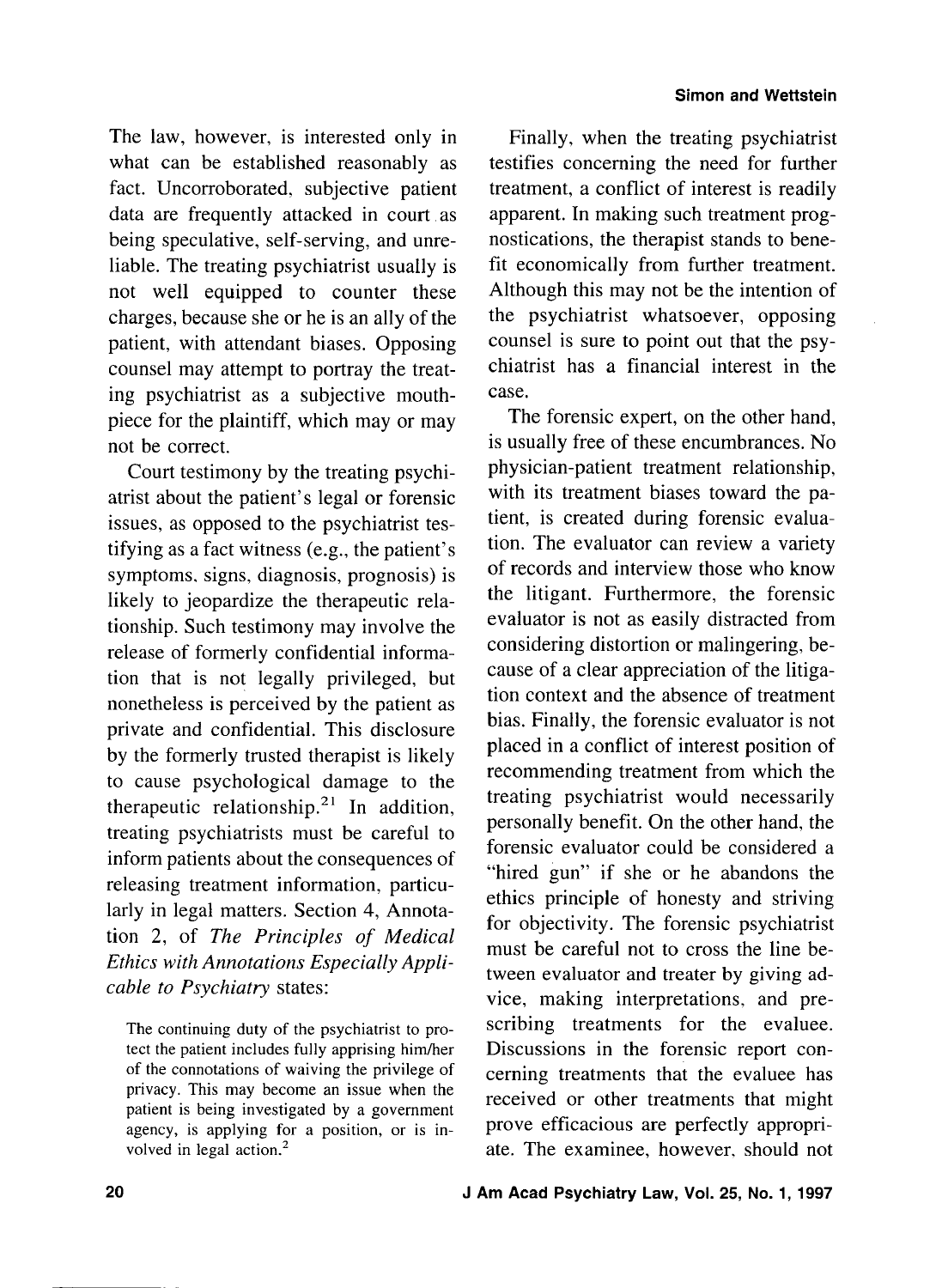become a patient of the forensic examiner at any point. The examinee who is considered a prospective patient of the examiner may bias the forensic psychiatrist because of a potential clinical and economic interest in the case.

Forensic psychiatrists who perform custody examinations in domestic relations cases should be fully aware of the necessity to maintain objectivity by examining all parties whenever possible. Comparative opinions as to the litigants' respective parenting capacities should not be offered when only one side has been examined.

Another guideline issue concerns the rendering of an opinion by the forensic evaluator without conducting a psychiatric examination. The ethics requirements of honesty and striving for objectivity require that the forensic psychiatrist make an earnest effort to personally examine the litigant in civil actions and the defendant in criminal cases. In some instances, an examination may not be required or feasible. If an examination is not possible, then it is necessary to qualify in reports or during testimony that the opinion expressed is limited.  $Rappeport^{22}$  recommends the "rule of three," whereby the forensic evaluator states at the beginning, again when providing the diagnosis or clinical impression, and at the end of a report that no examination was performed and that the examiner's forensic opinion is limited by that fact. He also recommends that when no examination was performed, the forensic psychiatrist should reveal this fact in court during direct rather than cross-examination.

The "Goldwater Rule," promulgated by

the APA, has been misunderstood by some psychiatrists when conducting forensic examinations. The Opinions of the Ethics Committee on the Principles of *Medical Ethics*<sup>23</sup> clarifies the issue as follows:

*Question:* A psychiatrist testifies for the state in a criminal case about the competency of the defendant. He based his testimony upon medical records and did not examine the defendant nor have his approval to render an opinion. Was this ethical?

*Answer:* Yes. See Section 7, Annotation 3 (APA): "On occasion psychiatrists are asked for an opinion about an individual who is in the light of public attention, or who has disclosed information about himself through public media. It is unethical for a psychiatrist to offer a professional opinion unless helshe has conducted an examination and has been granted proper authorization for such a statement."

Confusion has arisen by taking the second sentence above and not connecting it to the first sentence as was intended. It is common for forensic experts to offer opinions as was done according to the question. Further, it would be too great an extension of the Goldwater Rule to say that a person, by being a defendant in court, has entered into "... the light of public attention." This annotation was developed to protect public figures from psychiatric speculation that harms the reputation of the profession of psychiatry and of the unsuspecting public figure [September 1983].

Controversy exists concerning whether the attorney or other client should review a draft report of the psychiatrist's evaluation. On the one hand, comments from the attorney may create the impression that the attorney has influenced the report, tainting the examiner's opinions and conclusions. On the other hand, the report may have addressed the wrong issues, used inappropriate language. or contained factual errors, or the examiner may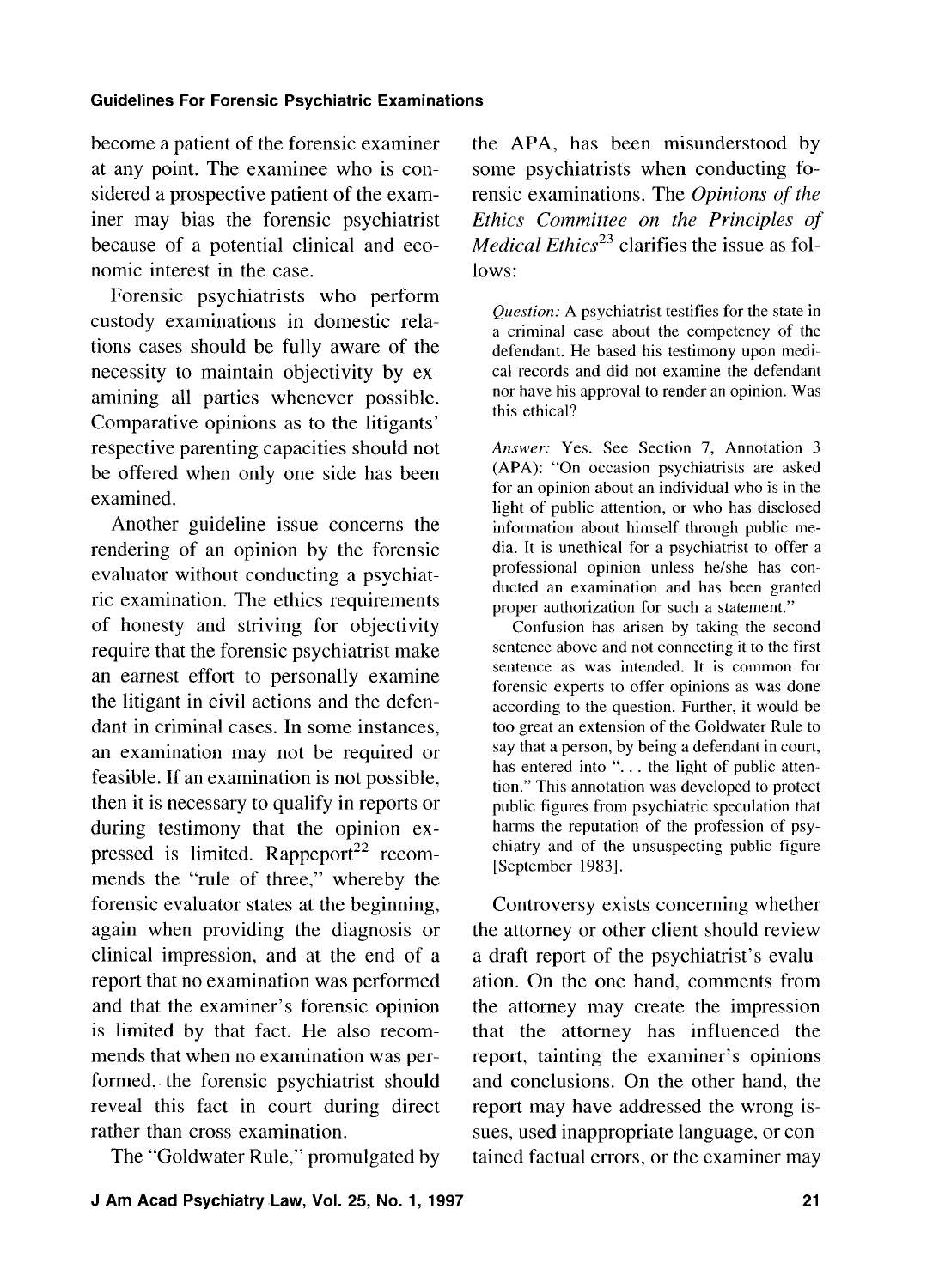have misunderstood the legal issues. Other reasons for an attorney to review draft reports include a change in the fact pattern or in the legal rulings governing the case. Rather than show a draft of the report to the attorney. another solution might be to include an addendum to the final report if any changes are required. Attorneys may request short reports, long reports, or no reports. In these circumstances, the overriding task is to insure the honesty and objectivity of the report. It is well accepted that evaluators may not change their forensic opinions, or even the examinee's diagnosis, at the attorney's request (AAPL Committee on Ethics. Opinion  $16$ . $<sup>4</sup>$ </sup>

*Respect Examinee Autonomy* The ethics principle of respect for patient autonomy and self-determination should be extended to the forensic examination. Such an attitude toward the examinee helps foster a task-specific working relationships between examiner and examinee. The forensic evaluator should allow the examinee to contact counsel anytime during the examination, if that becomes necessary. The examinee should be free to take breaks or terminate the interview at any time. limited only by an order of court

The "Opinions of the American Academy of Psychiatry and the Law's Committee on Ethics"<sup>4</sup> addresses the issue of coercive forensic psychiatric examinations in the following manner:

Answer: Most relevant is the APA and AMA Principles of Medical Ethics, Section 1, "A physician shall be dedicated to providing competent medical service with compassion and respect for human dignity." Also relevant is [the] AAPL Ethical Guidelines Section IV on honesty and striving for objectivity. The use of bullying tactics and deliberate rudeness are disrespectful of human dignity and therefore are unethical as are pressuring a plaintiff to settle and failing to be objective. However, the special role of a forensic psychiatrist also needs to be considered. A psychiatrist retained by the defense in a civil suit is obtaining information for the side opposing the plaintiff. What may appear to a plaintiff to constitute bullying tactics may merely be appropriate skepticism to disbelieve the plaintiff or to press for inconsistencies to try to determine if there is malingering. Unlike a therapeutic interview that involves helping the evaluee as the primary purpose, a forensic evaluation may necessitate exploration of areas that a plaintiff prefers to avoid and finds upsetting. In addition, a negative evaluation by a forensic psychiatrist may motivate a desire to retaliate by filing an ethics complaint. Each case should be evaluated by exploring the forensic psychiatrist's reasons for hisher behavior. Differences in interviewing style do not necessarily involve ethical infractions. However, deliberate rudeness, pressure to settle, and lack of respect for human dignity are not justified [Opinion 21.

The forensic psychiatrist must examine litigants and criminal defendants with tact and consideration. The medical ethics principles of compassion and respect for human dignity fundamentally underlie both clinical and forensic boundaries.

*Protect Confidentiality* The forensic psychiatrist should protect the evaluee's privacy and confidentiality to the maximal extent possible. given the limitations and restrictions imposed by the legal context (AAPL Ethics Guidelines, Section II).<sup>1</sup> It is incorrect for the forensic evaluator to believe or act as though he or she

Question: Is it ethical for a forensic psychiatrist performing an evaluation to use bullying tactics, to be rude, use name calling, and press a plaintiff to drop the case?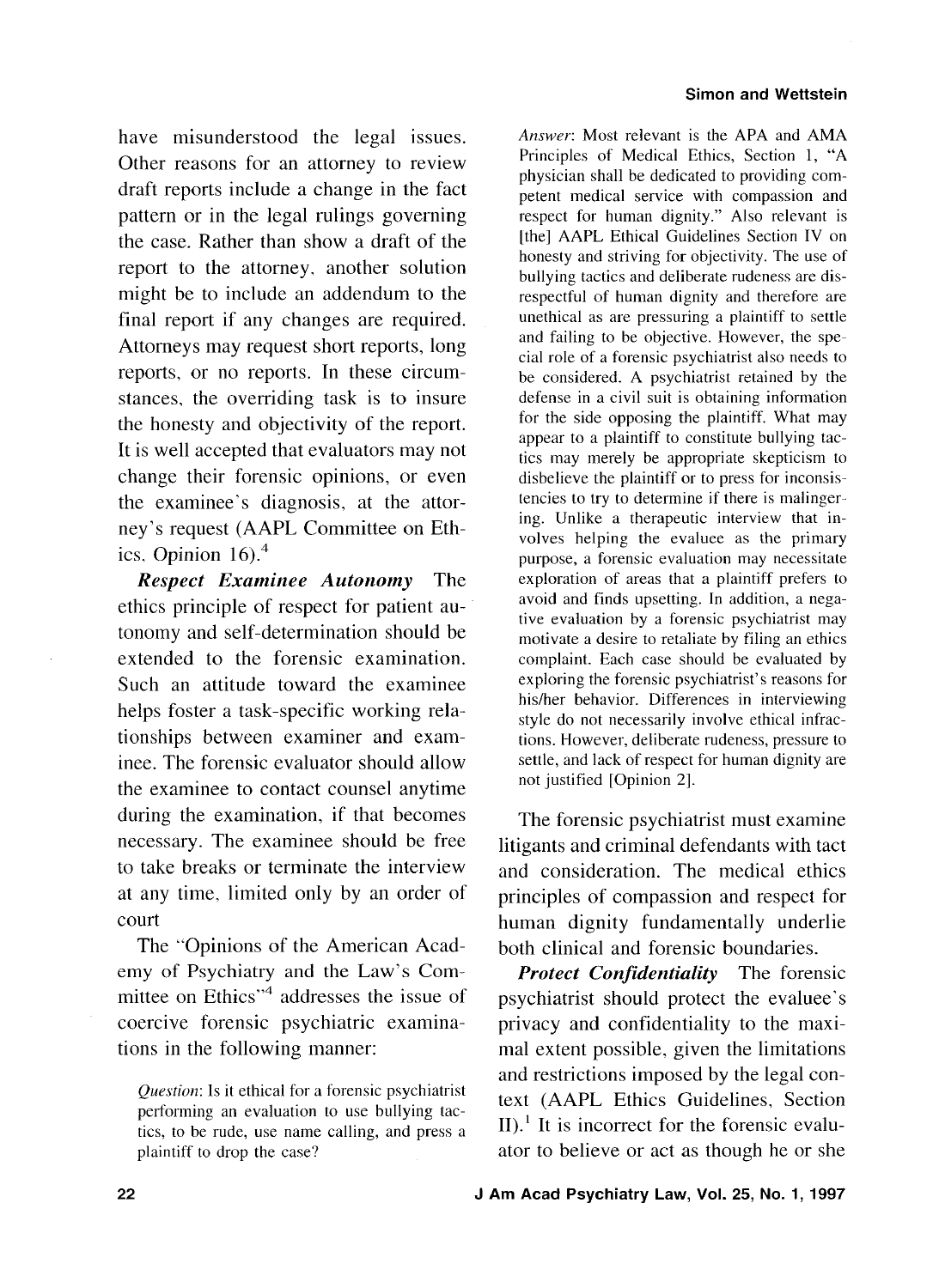has no confidentiality obligations simply because the evaluation is for litigation rather than treatment.<sup>24</sup> The forensic evaluator needs to be especially sensitive to confidentiality issues.

The limits of confidentiality should be pointed out to the examinee before the examination begins, after the evaluator has clarified this with the client, whether that be an attorney, court, or agency. The evaluator should inform the evaluee and third-party informants as to who will receive information generated from the interview. to the extent that this is known. The fact of, or the results of. the forensic psychiatric examination may be privileged as an attorney-client work product, depending upon how the attorney intends to use this information.

Requests by the evaluee to maintain the confidentiality of some parts of the evaluation should be thoroughly discussed by the examiner with the client. If the examiner intends to publish information learned from a forensic examination, complex ethical and legal issues arise.25 Control over and release of any information obtained in the forensic evaluation are the ultimate responsibility of the client. Evaluators may not have contact with any other attorneys involved in the case or any experts retained by the opposing side without the client's consent.

Beyond informing the evaluee as to the nature and purpose of the forensic evaluation and the limitations of its confidentiality, there may be ethical and legal obligations to provide a Miranda-type warning to examinees. Such a warning would additionally indicate that the disclosure by the evaluee of information may be adverse to the evaluee's legal interests. In such cases, the evaluator can clarify with the evaluee that the examiner is not a law-enforcement official (even when carrying out an examination on behalf of the prosecution), that the evaluee (especially if a criminal defendant) already has an attorney, and that the examiner is to testify as to mental condition and not the facts of the case. Such a Miranda-type warning can help counter allegations that the defendant was "seduced into believing that the examiner was there to treat him rather than examine him for purposes of trial." $^{26}$ 

Examinees may reveal during the course of a forensic examination reportable information such as child abuse or an intention to harm someone. Unlike the treatment context, the psychiatrist retained by the attorney for forensic examination is acting as a representative of the attorney and is governed by the attorneyclient privilege and confidentiality rules. $27.28$  Confidential communications involving child abuse or threats of future violence made to an attorney or someone retained to assist the attorney may not obligate him or her to report such information, which would otherwise be required. Few states, for example, consider attorneys to be mandated child abuse reporters, while attorneys in most states are permitted or required to report future serious criminal  $\arccos^2$  Since mandatory or discretionary disclosure is state and fact specific. the forensic evaluator needs to consult with the client when these issues arise during the forensic psychiatric examination. If the evaluator is retained solely by the examinee who does not have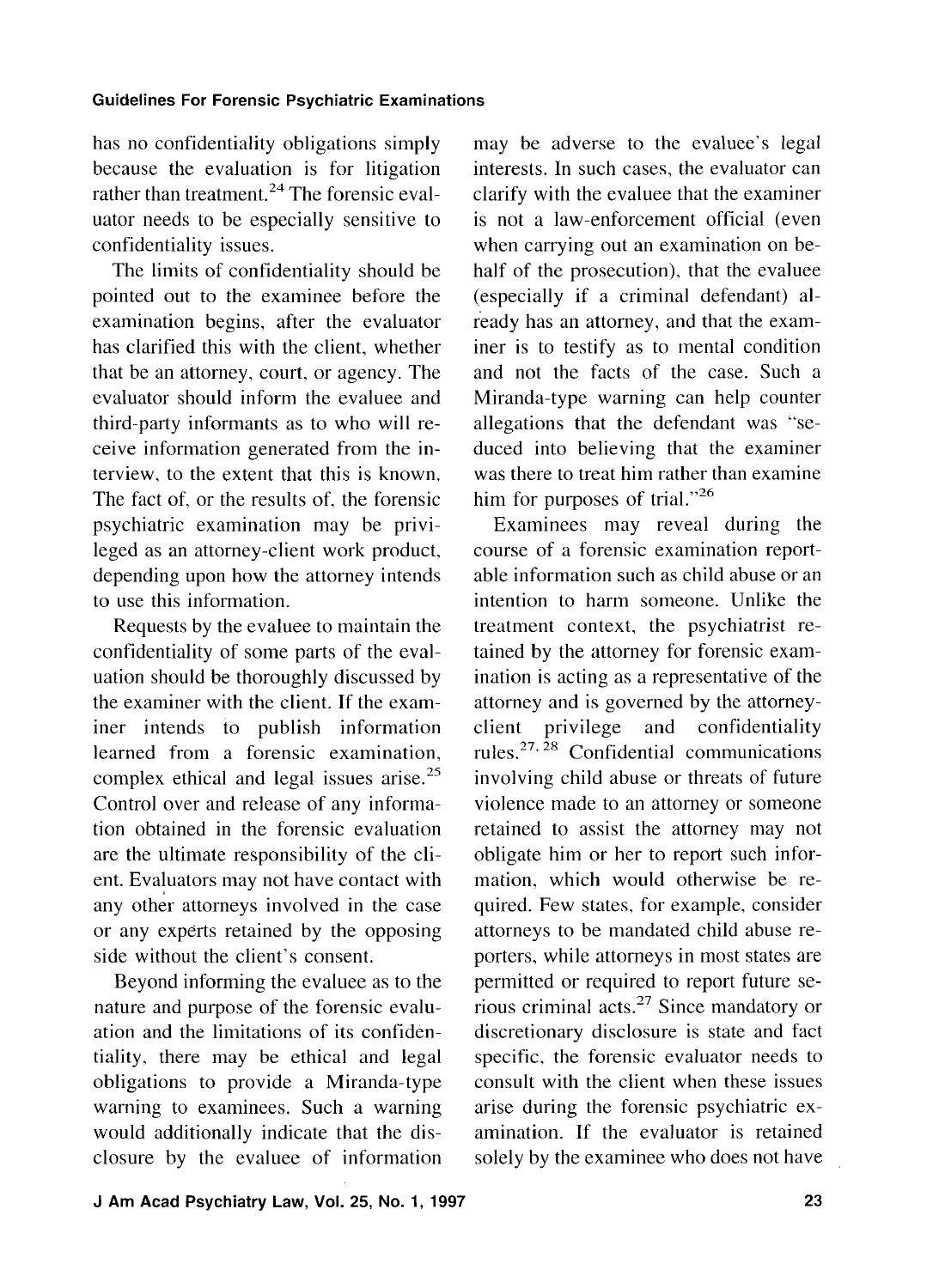an attorney, the evaluator's personal attorney should be consulted.

*Obtain Informed Consent* The forensic evaluator should inform the examinee of the nature and purpose of the examination at the outset (see AAPL Ethics Guidelines, Section III). $^{1,2}$  The forensic examiner should obtain the examinee's, as well as his or her attorney's, consent to proceed unless the examination is properly legally compelled. Court-ordered evaluations for the determination of competency to stand trial or for involuntary hospitalization do not require consent. The evaluee informs the examinee that a physician-patient relationship does not exist and no treatment will be rendered except in an emergency, although treatment recommendations are permissible. The examinee should also be told that the confidentiality that exists in a physicianpatient relationship does not exist in the forensic examination. In most cases, consent from the evaluee and his or her attorney should be obtained before contacting other sources of information. Explicit consent, preferably in writing, should be obtained both from the examinee and the client before the use of special procedures such as audio- or visual monitoring of the examination.

Consent requirements for forensic examinations vary according to jurisdiction. A forensic examination should not be performed on a legally competent examinee over that person's objection without proper legal compulsion. An incompetent assenting or nonassenting examinee should not be examined without proper legal compulsion, the presence of the examinee's attorney. or the written consent

of a legally designated substitute decision maker.<sup>29</sup> A forensic examination must not be performed upon a person charged with a criminal act before she or he has had an opportunity to retain and consult with an attorney, except for the sole purpose of providing medical treatment (see Refs. 1 and 2 (Section 4, Annotation 13)). The attorney may not want his or her client to speak to anyone, including the examining psychiatrist, about the case. The potential for abuse is great if the defendant reveals incriminating evidence to the examiner. Ethically, the examiner cannot obtain informed consent to conduct an examination under these circumstances. In an emergency in which treatment is required, the emergency exception for treatment consent would likely exist.

*Interact Verbally* The forensic psychiatrist's primary mode of evaluation is by talking with and observing the examinee and others. If the forensic evaluator intends to perform a physical examination of the examinee or employ special procedures such as an amobarbital interview, hypnosis, or a polygraph, explicit informed consent of the examinee and his or her attorney or other client should be obtained, preferably in writing. Other than a friendly handshake or while conducting a medical procedure, evaluators should avoid touching the examinee during the course of a forensic psychiatric examination. In many instances. even a handshake is undesirable at the beginning of an evaluation. Unwelcome physical contact with the examiner may be of particular concern to some plaintiffs who have alleged sexual harassment or sexual misconduct by a professional. It is pref-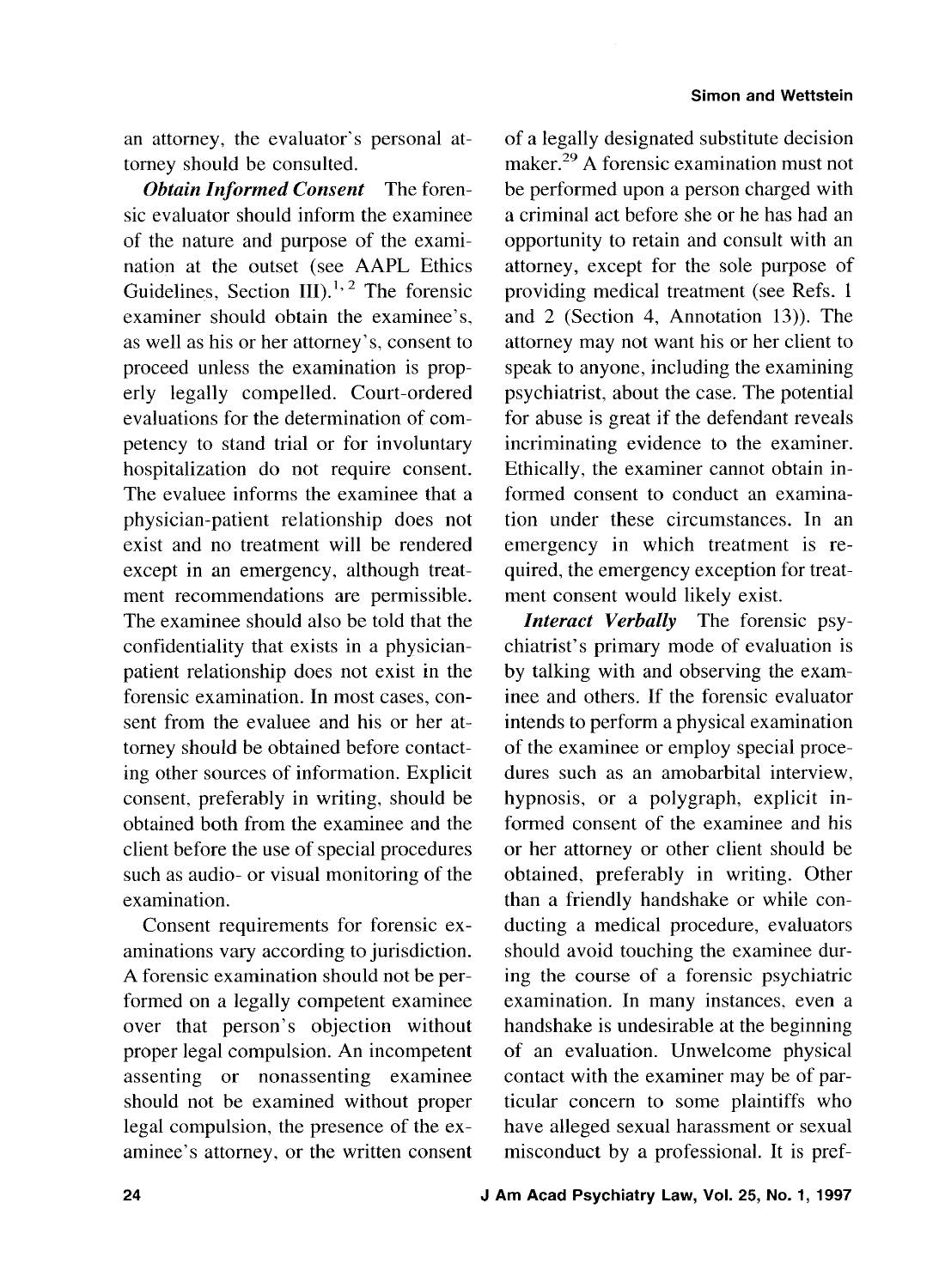erable for the examiner to take his or her lead from the examinee before extending one's hand. In some cases, the adversarial nature of the examination may preclude social niceties that could be experienced as offensive by the examinee. A correct but friendly professional demeanor needs to be maintained throughout the forensic examination.

*Ensure No Previous, Current, or Future Personal Relationship with the Examinee* The forensic evaluator must be able to perform a credible, objective examination free of the bias that may derive from a previous personal relationship with an examinee. The examiner's objectivity also may be strained by a personal relationship with the examinee's immediate family, even if the examinee is relatively unknown to the examiner. Attorneys are usually sensitive to conflict of interest issues. They should be informed immediately when the examiner becomes aware of conflicts that may interfere with the striving for objectivity. The existence of any dual relationship may vitiate the forensic evaluation and may be used to discredit the forensic psychiatrist by opposing counsel. The prospect of a future personal relationship with the examinee poses similar problems.

*Avoid Romantic or Sexual Contact*  No romantic or sexual relationship should be undertaken by the forensic psychiatrist with an examinee, a member of the examinee's immediate family, any other party to the litigation or administrative action, or any attorney involved in the litigation. Although no physician-patient treatment relationship technically exists between the forensic evaluator and the

examinee, the application of psychiatric ethics and competent professional practice precludes such a sexual relationship (Opinion 1). $4$  The goal of maintaining examiner objectivity and neutrality certainly would be lost if an examiner-examinee romantic relationship existed. Forensic psychiatrists are aware that powerful feelings develop among all parties, their experts, and attorneys during the course of litigation. High personal stakes, good and bad splitting promoted by vigorous advocacy, and the various uncertainties and fears engendered by litigation can promote intense, regressive transference reactions in an examinee, which become focused on the evaluator. Moreover. an examinee's positive transference feelings that have developed toward the attorney may be displaced upon the examiner who is viewed as essential to the outcome of litigation. Powerful transference and countertransference feelings may persist for both examiner and examinee long after the case is concluded, perhaps reinforced by a positive outcome in the litigation.

The question arises whether sexual contact with an examinee, or a member of the examinee's immediate family, is ethical after litigation, including appeals and retrials. has been concluded. Sexual involvement with an examinee or family member after litigation is concluded is highly problematic. A sexual relationship with an opposing party examinee appears much less likely because of the inherent adversarial nature of the interaction. Holding open the possibility of a sexual relationship with the examinee after litigation is concluded could influence the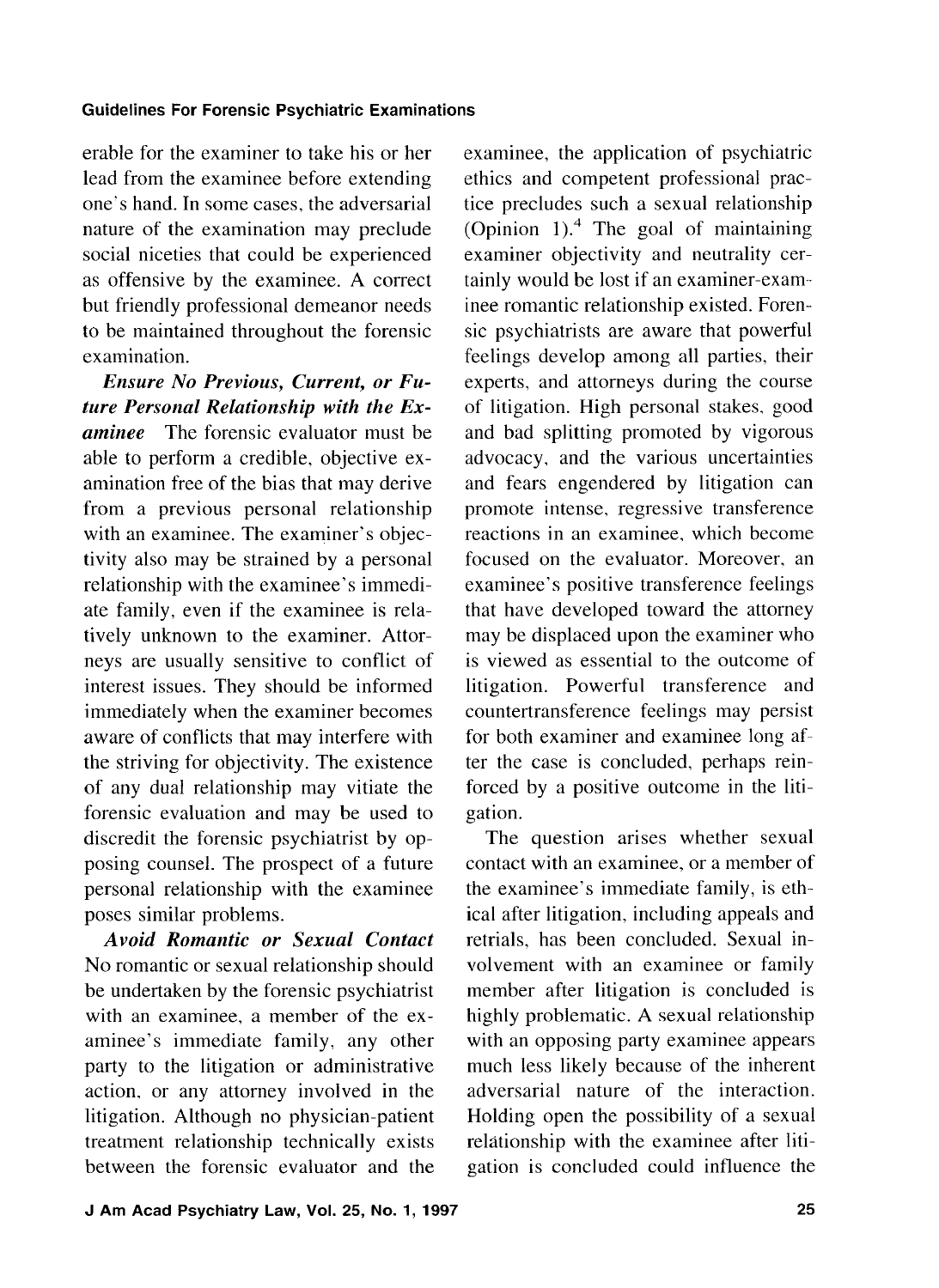examiner's current opinions or findings. It is difficult to imagine a situation in which a forensic psychiatrist who has a sexual relationship with a former exaninee did not have sexual feelings or even sexual intentions at the time of the initial examination. The explanation that the forensic psychiatrist's sexual feelings toward a former examinee arose *de novo* months or years later lacks credibility. Thus, a sexual relationship with a former examinee gives the appearance that the examiner failed to maintain a posture of objectivity and neutrality during the initial examination.

*Preserve Relative Anonymity* In many cases, before being examined. the examinee is provided information about the background of the forensic evaluator by the attorney. Sometimes, the examinee has read the examiner's curriculum vitae or publications, reviewed media accounts of the evaluator's previous work, or viewed him or her on television or seen his or her forensic psychiatric home page on the World Wide Web. Any additional disclosures may well be excessive. Personal self-disclosures by the forensic psychiatrist may induce the examinee to reveal potentially self-incriminating information that he or she was not prepared to divulge.

The forensic psychiatrist should not presume any familiarity with the examinee. The deliberate use of empathy to manipulate the examinee or third-party informants with the goal of extracting information is unprofessional and unethical.<sup>15</sup> Forensic psychiatrists who have developed heightened empathic skills from their psychotherapeutic practices must be particularly careful not to misuse this ability in the forensic setting.

*Establish a Clear Fee Policy* Arrangements for the payment of fees for the time spent in conducting a forensic evaluation need to be clearly established in advance. preferably in writing, with both the evaluee and the retaining attorney or other client. A retainer agreement and fee clarifies the financial arrangements between the forensic psychiatrist and client, promoting the goal of striving for objectivity. The client, not the evaluee, should be responsible to the forensic psychiatrist for all fees and expenses incurred by the evaluator during the case.

The forensic psychiatrist should not accept a contingency fee arrangement with an attorney or client, including an expert witness locator agency. The striving for objectivity and honesty is vitiated when the examiner's fee is dependent upon the successful outcome of a trial or administrative proceeding. According to the American Medical Association Opinions of the Council on Ethical and Judicial Affairs, contingency fees are unethical. $^{30}$ However. Section 8.10 of the Opinions states that a lien may be filed as a means of assuring payment in states that have lien laws, providing the fee is fixed in amount and not contingent upon the amount of the patient's settlement against a third party. However, a lien arrangement may become the equivalent of a contingency fee.

The forensic psychiatrist needs to give serious consideration to not undertaking an evaluation when insufficient funds or resources exist for the conduct of a competent consultation or examination. Nev-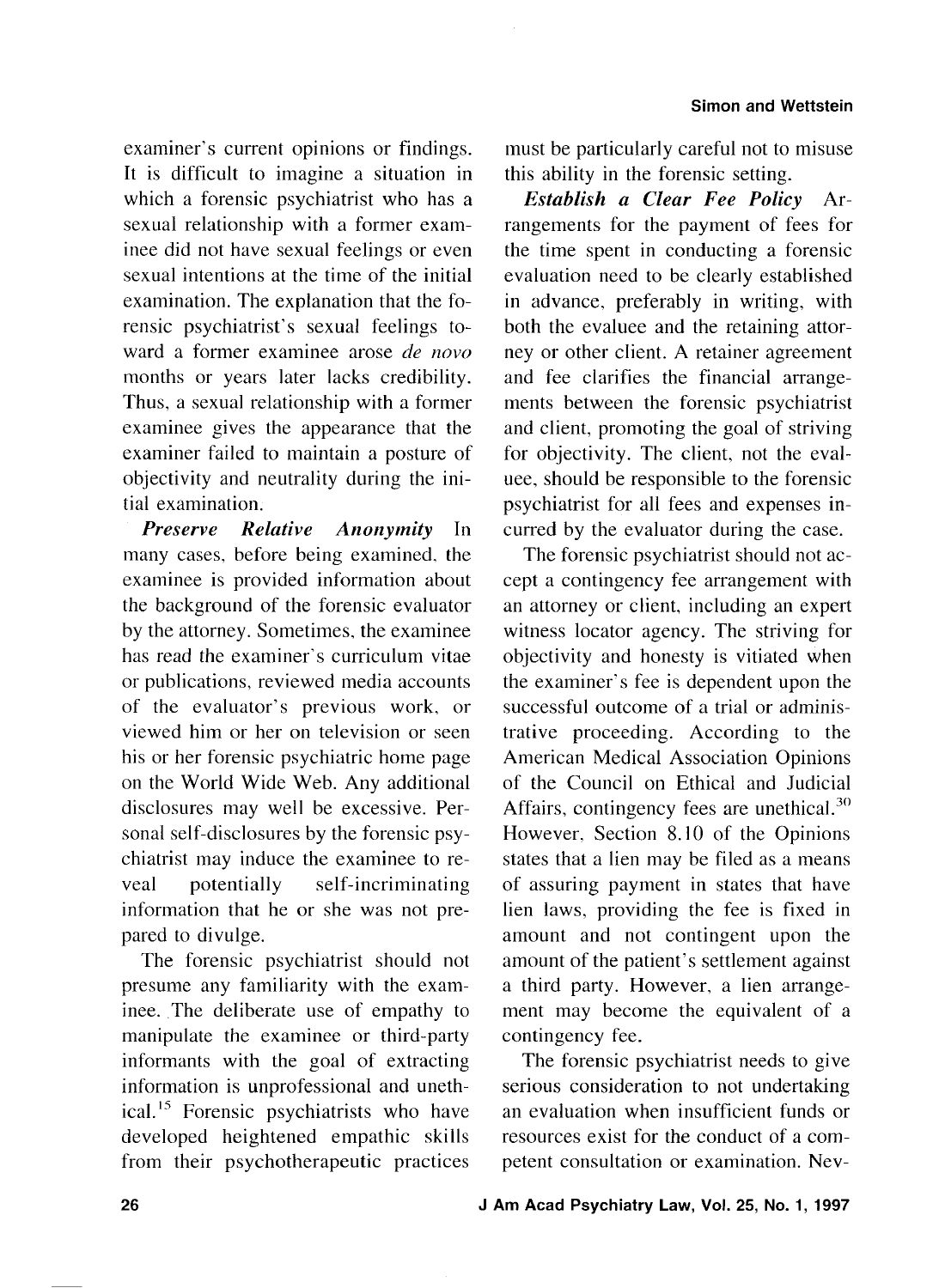ertheless. if the forensic psychiatrist performs a pro bono examination, it must be done with the same quality and care as fully compensated examinations. Any limitations on the forensic psychiatrist's examination and opinions due to financial reasons must be stated openly. Neither justice nor the ethical principles of honesty and striving for objectivity are well served by an inadequate forensic examination, even if well intentioned. It is improper to submit a claim for payment for the forensic evaluation to a third-party payer such as an insurance company under the guise of a clinical evaluation.

**Provide a Suitable Examination Set***ting* The forensic examination should be conducted in a private, reasonably comfortable setting that is free of interruptions and noisy distractions. Generally, and whenever feasible, the examinee should be seen in the examiner's office. In some cases, however, it may be preferable (e.g., evaluations of civil capacity and guardianship) to conduct the evaluation in the evaluee's home. Adequate examining facilities may not be available in correctional facilities and other public institutions. Nevertheless, every effort should be made to secure the privacy and confidentiality of the interview itself when conducted outside the examiner's office. including obtaining a court order, if necessary. The presence during the examination of third parties should be approved by all parties to the litigation or administrative action.

The forensic psychiatrist needs to be aware of the skewing effect on the examination when third parties are present. $31$ For example, the presence of the attorney representing the examinee may impart an added adversarial tone and chill the examination, inflaming the examinee and making it more difficult for the forensic psychiatrist to develop the appropriate examination alliance with the examinee. Consequently, the examinee may appear more symptomatic than he or she might be otherwise. If the attorney must be present during the evaluation, the attorney should sit directly behind the evaluee to minimize intrusiveness. On the other hand, the presence during the examination of the examinee's family members, the examinee's psychotherapist, or the examinee's forensic expert may provide added psychological support, causing the examinee to appear less symptomatic than he or she might be otherwise.

The Sixth Amendment provides that the criminal defendant must have the "assistance of counsel for his defense." A minority of states have analogized the pretrial forensic examination with various stages of the criminal process where the Sixth Amendment guarantee applies. such as at a postindictment lineup. probable cause hearing, and arraignment. $32$ However, most courts have held that a criminal defendant does not have the right to have an attorney present during the forensic examination. $33$  The Supreme Court in *Estelle v. Smith*<sup>34</sup> agreed with the majority position. The Court did require the state to inform the defendant's attorney about any examination that was planned. However, the Court cited with approval a lower court's opinion that the actual presence of an attorney during the forensic psychiatric examination "could contribute little and might seriously dis-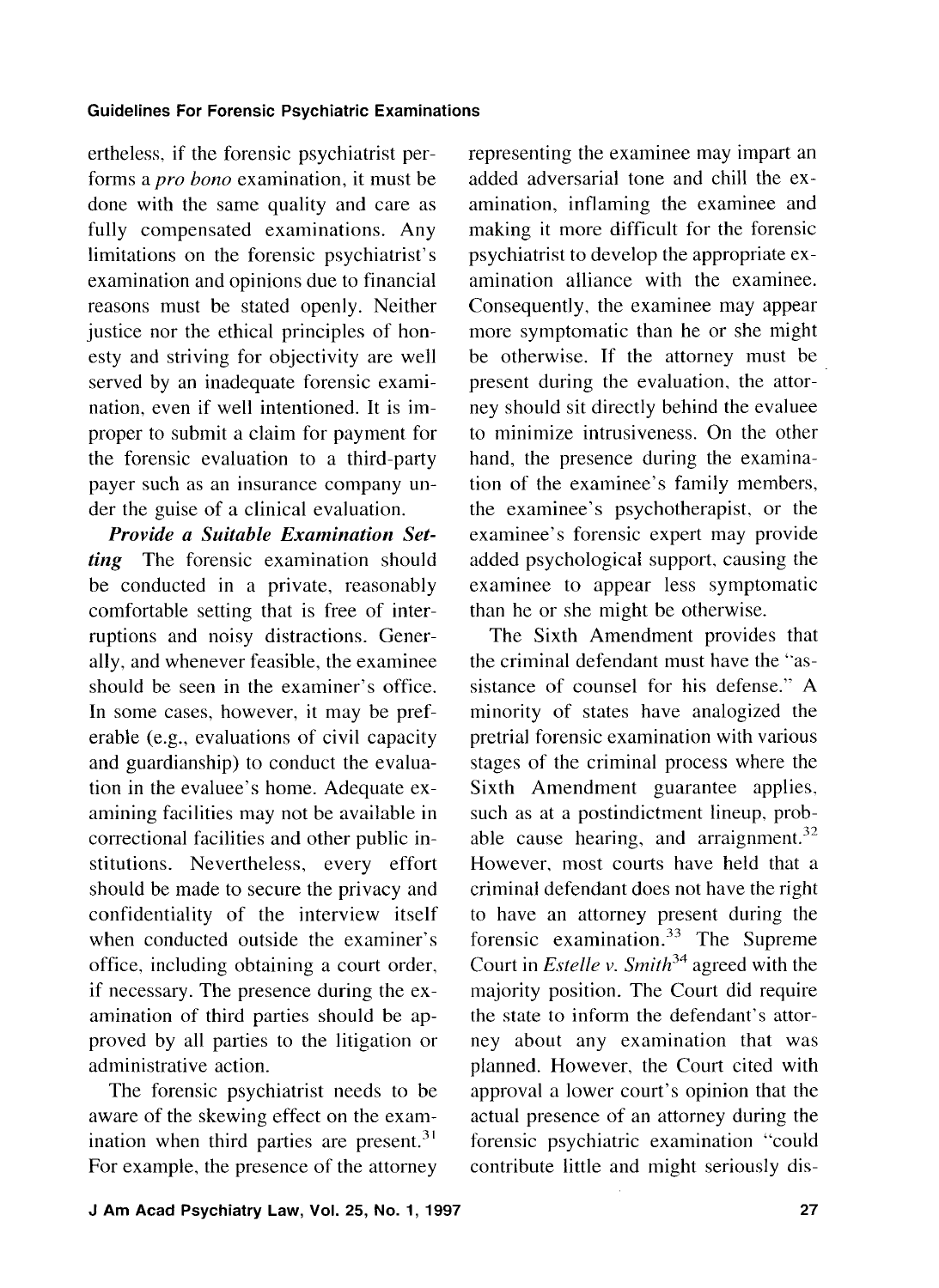rupt the examination". $35$  In litigation, some jurisdictions allow attorneys to be present during the forensic psychiatric examination in both civil and criminal cases, although the stipulation usually exists that they must not interfere with its conduct.<sup>36</sup> A compromise may be reached that permits audio- or videotaping of the examination. However, the examinee may attempt to manipulate the presence of recording devices to "build a case" rather than forthrightly submitting to the examination.

Arbitrary limits placed upon the conduct of the forensic examination by opposing counsel need to be resisted. The forensic psychiatrist must be able to perform a thorough examination. $37$  Attorneys have attempted, sometimes armed with a court order, to prevent examiner's inquiry into such vital areas as the examinee's past psychiatric history or the nature of the alleged trauma and the examinee's psychological response. Whenever legal procedural or evidentiary issues substantially interfere with the performance of a thorough forensic psychiatric examination, the examination should not be attempted or, if done, the resulting limitations on the examiner's opinion need to be disclosed. Ground rules concerning an attorney's presence and activities during the forensic psychiatric examination should be firmly established and communicated before the examination begins.

*Define Time and Length of Examination* The forensic evaluation must be scheduled well in advance, whenever possible, so as to provide the forensic psychiatrist sufficient time to adequately

review the materials in the case. The examinee should not be put through excessively long or fatiguing interviews without adequate justification. If possible, it is helpful to provide the examinee with some advance estimate of the time to be anticipated for the conduct of the forensic evaluation. Sometimes it is preferable to examine the litigant over the course of several days rather than attempt a marathon interview in one day.

Sufficient time must be provided to conduct a thorough examination to pursue all of the relevant forensic issues in the case. Insufficient time for the examination contravenes the forensic psychiatrist's ethical duty of honesty and striving for objectivity. If the evaluee's counsel sets an artificial time limit or other constraint on the examination that does not permit the opportunity to perform an adequate forensic examination, the evaluator should contact the client to challenge that constraint with the responsible judge or administrative authority. It may, in fact, be necessary for the evaluator to refuse to conduct the examination at all, or if attempted, the consequent limitations on the examiner's opinion should be disclosed.

# **Conclusion**

These proposed guidelines for the conduct of forensic psychiatric examinations in legal or administrative proceedings are not meant to be proscriptive. The purpose of the guidelines is to facilitate the performance of competent forensic examinations and the examiners' striving for honesty and objectivity. This article presents an initial effort at establishing guidelines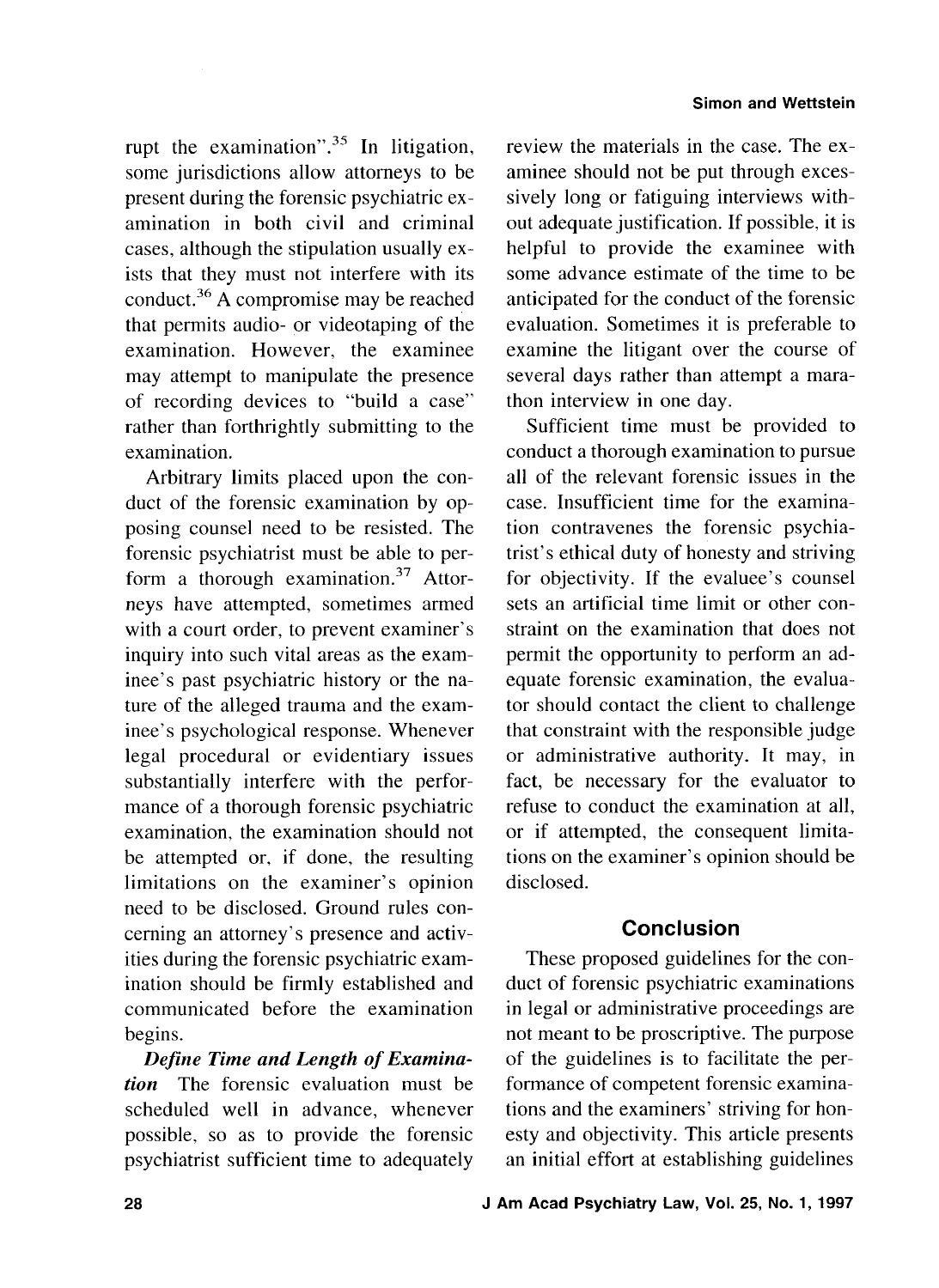for forensic psychiatric examination. It is hoped that the proposed guidelines will stimulate further discussion and additional suggestions.

#### **Acknowledgments**

The authors acknowledge the assistance of Thomas G. Gutheil, MD, Jonas R. Rappeport, MD, Robert L. Sadoff, MD, Daniel W. Shuman, JD, Ralph Slovenko, LLB, PhD, and Emanuel Tanay, MD, who reviewed the manuscript and made helpful suggestions.

#### **References**

- 1. American Academy of Psychiatry and the Law: Ethics Guidelines for the Practice of Forensic Psychiatry (adopted May 1987; revised October 1989, 1991, and 1995). Bloomfield, CT: AAPL, 1995
- 2. The Principles of Medical Ethics with Annotations Especially Applicable to Psychiatry. Washington, DC: American Psychiatric Association, 1995
- 3. American Academy of Psychiatry and the Law, Committee on Ethics: Opinions. Newsletter Am Acad Psychiatry Law 17:5-6, 1992
- 4. American Academy of Psychiatry and the Law, Committee on Ethics: Additional Opinions. Newsletter Am Acad Psychiatry Law 2O:49 -5 1, 1995
- 5. Appelbaum PS: The parable of the forensic psychiatrist: ethics and the problem of doing harm. Int J Law Psychiatry 13:249-59, 1990
- 6. Weinstock R, Leong GB, Silva JA: The role of traditional medical ethics in forensic psychiatry, in Ethical Practice in Psychiatry and the Law. Edited by Rosner R, Weinstock R. New York: Plenum, 1990, pp 31-51
- 7. Stone AA: Revisiting the parable: truth without consequences. Int J Law Psychiatry 17: 79-97, 1994
- 8. Stone AA: Law, Psychiatry, and Morality. Washington, DC: American Psychiatric Press, 1984
- 9. Gutheil TG, Gabbard GO: The concept of boundaries in clinical practice: theoretical and risk management dimensions. Am J Psychiatry 150: 188 -96, 1993
- 10. Simon RI: Treatment boundary violations: clinical, ethical and legal considerations. Bull Am Acad Psychiatry Law 20:269-88, 1992
- 11. Simon RI: Treatment boundaries in psychiatric practice, in Principles and Practice of Forensic Psychiatry. Edited by Rosner R. New York: Chapman and Hill, 1994, pp 146-53
- 12. Special issue: the ethics of expert witnessing. Ethics Behav 3:223-393, 1993
- 13. Special issue: behavioral science evidence in the wake of *Duubert.* Behav Sci Law 13: 127- 316, 1995
- 14. Symposium: scientific evidence after the death of *Frye.* Cardozo L Rev IS: 1745-2294, 1994
- 15. Shuman DW: The use of empathy in forensic examinations. Ethics Behav 3:289-302, 1993
- 16. Faust D: Use and then prove, or prove and then use?: some thoughts on the ethics of mental health professionals' courtroom involvement. Ethics Behav 3:359-80, 1993
- 17. Simon RI: The law and psychiatry, in The American Psychiatric Press Textbook of Psychiatry (ed 2). Edited by Hales RE, Yudofsky SC, Talbott JA. Washington, DC: American Psychiatric Press, 1994, pp 1297-1340
- 18. Dubey J: Confidentiality as a requirement of the therapist: technical necessities for absolute privilege in psychotherapy. Am J Psychiatry 131:1093-6, 1974
- 19. Schouten R: Pitfalls of clinical practice: the treating clinician as expert witness. Harvard Rev Psychiatry 1:64-5, 1993
- 20. Miller RD: Ethical issues involved in the dual role of trealer and evaluator, in Ethical Practice in Psychiatry and the Law. Edited by Rosner R, Weinstock R. New York: Plenum Press, 1990, pp 129-50
- 21. Strasburger LH: "Crudely, without any finesse": the defendant hears his psychiatric evaluation. Bull Am Acad Psychiatry Law 15:229-33, 1987
- 22. Rappeport JR: Ethics and forensic psychiatry, in Psychiatric Ethics (ed 2). Edited by Block S, Chodoff P. New York: Oxford University Press, 1991, pp 391-413
- 23. Opinions of the Ethics Committee on the Principles of Medical Ethics with Annotations Especially Applicable to Psychiatry. Washington, DC: American Psychiatric Association, 1993, § 7-A
- 24. Appelbaum PS: Confidentiality in the forensic evaluation. Int J Law Psychiatry 7:285-300, I984
- 25. Slovenko R: The hazards of writing or disclosing information in psychiatry. Behav Sci Law 1:109-27, 1983
- 26. Slovenko R, Personal communication, November 20, 1995

#### **J Am Acad Psychiatry Law, Vol. 25, No. 1, 1997 29**